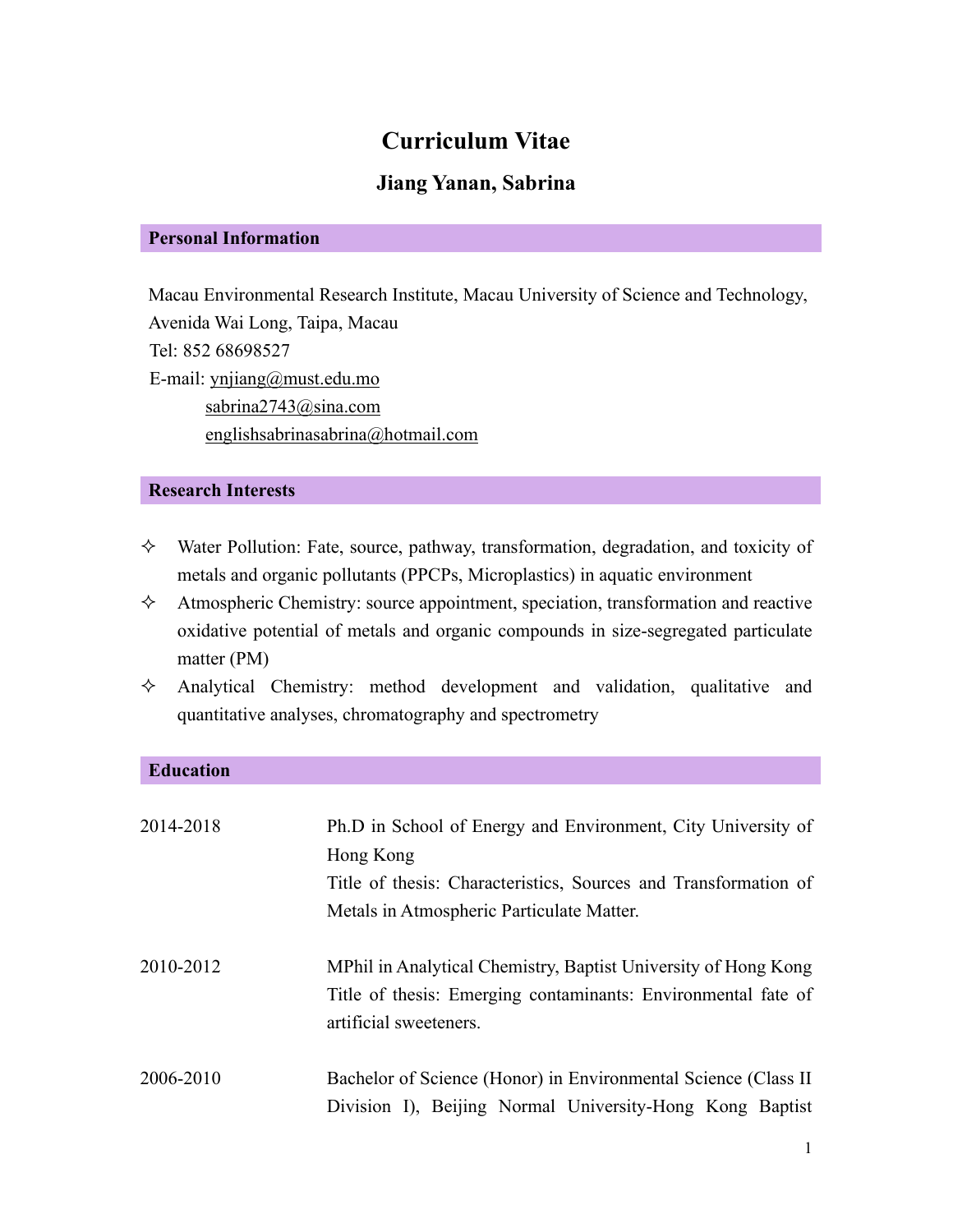University United International College

Final Year Project II (2010): Effects of Ionic Strength and pH on Phosphate Adsorption by Modified Clay Mineral Waste Material Final Year Project I (2009-2010): Application of modified waste material as an absorbent for removal of heavy metals from contaminated water.

### **Work Experience**

| $09/2021$ -present | Assistant Professor, Macau Environmental Research Institute,<br>Macau University of Science and Technology                                                                                                                                                                                                      |
|--------------------|-----------------------------------------------------------------------------------------------------------------------------------------------------------------------------------------------------------------------------------------------------------------------------------------------------------------|
| 08/2019-08/2021    | Research Fellow, Beijing Normal University-Hong Kong Baptist<br>University United International College<br>Major Project: The fate of microplastics and antibiotics in aquatic<br>environment in Pearl River estuary, Greater Bay Area, south<br>China: The occurrence, removal, photodegradation and toxicity. |
| 09/2018-08/2019    | Postdoctoral fellow, The Hong Kong University of Science and<br>Technology<br>Major Project: Photo-oxidation of particle phase iron species<br>dominates the generation of reactive oxygen species (ROS) in<br>secondary aerosol.                                                                               |
| 01/2013-08/2014    | Research Assistant, City University of Hong Kong<br>Major Project: Sources, characterization, water solubility of<br>metals in coarse PM and $PM_{2.5}$ in typical urban environment in<br>Hong Kong.                                                                                                           |

## **Teaching Experience**

| 09/2016-12/2016 | Teaching Assistant in course: Thermoscience for Energy       |
|-----------------|--------------------------------------------------------------|
|                 | Conversion II                                                |
| 02/2016-06/2016 | Teaching Assistant in course: Introduction to Environmental  |
|                 | Energy                                                       |
| 09/2015-12/2015 | Teaching Assistant in course: Data Analysis in Environmental |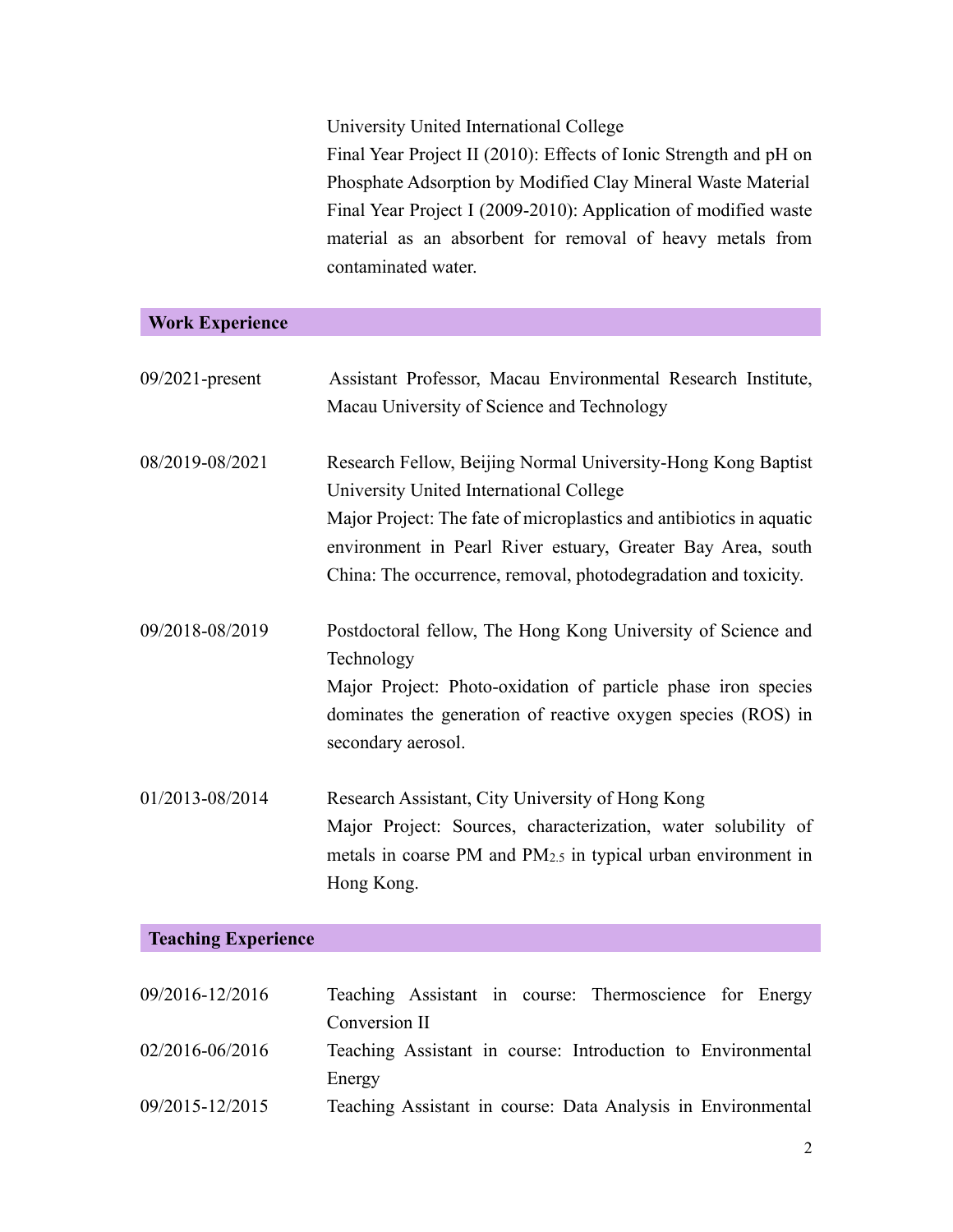|                 | Applications                                                  |
|-----------------|---------------------------------------------------------------|
| 02/2015-06/2015 | Teaching Assistant in course: Urban Green City: Pollution and |
|                 | Solution                                                      |
| 09/2011-12/2011 | Teaching Year III students in Experimental of Analytical      |
|                 | Chemistry                                                     |

#### **Skills of Instruments**

- $\Diamond$  Ultra-performance liquid chromatography– triple quadrupole mass spectrometry (UPLC-MS-MS)
- $\div$  LED-liquid waveguide capillary cell (LWCC)-Spectroscopy
- $\Diamond$  Inductively coupled plasma optical emission spectrometry (ICP-OES)
- $\Diamond$  Inductively coupled plasma mass spectrometry (ICP-MS)
- $\Diamond$  Liquid chromatography-Q star/MS
- $\Diamond$  liquid chromatography-time-of-flight-mass spectrometer (UPLC-TOF-MS)
- $\Diamond$  Gas chromatography-mass spectrometry (GC-MS)
- $\Diamond$  Ion Chromatography (IC)
- $\Diamond$  Fourier-transform infrared spectroscopy (FTIR)
- TOC analyzer
- HPLC-UV-ELSD; UV/VIS, etc

#### **Language Skills**

Mandarin, English, Cantonese

#### **Research Grants**

- $\Diamond$  Research Platform and Research Project from Guangdong Department of Education (2021-2023), The occurrence and distribution of antibiotics in wastewater in Pearl River Delta area. (Principal Investigator). (¥60,000)
- 2021-2023, 开发固体废料制备多功能吸附剂技术支持乡村经济振兴,2020 年度 广东省高校重点平台和科研项目. (Participant). (¥200,000)
- $\div$  2021-2023, Modification of Montmorillonite for Fabrication of Multifunctional Adsorbent Leading to Modification of Mineral Solid Waste Material. Beijing Normal University-Hong Kong Baptist University United International College grant, (Participant).  $(\text{\textdegree}70,000)$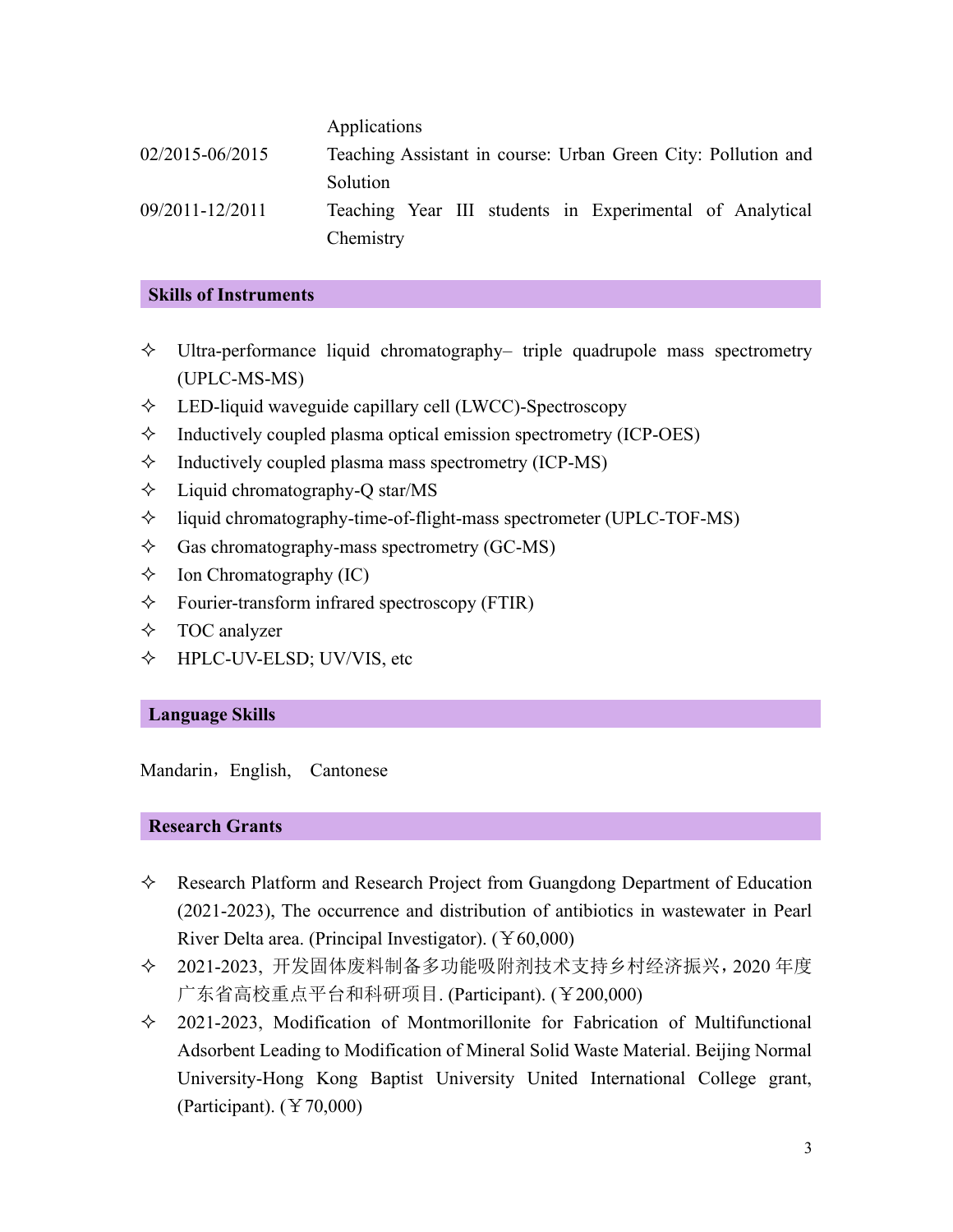- United International College Research Grant (2021-2023, Project No. R202102). "Social and non-social orienting in depressed and neurotypical individuals. " (Participant). (¥100,000)
- United International College Research Grant (2020-2022, Project No. R202011). Neurotoxic metals, brain activity, cognitive decline, and their interactions in the degenerative course of Alzheimer's disease. (Co-principal Investigator). (¥200,000)
- $\Diamond$  Research Grant of the Council of Hong Kong SAR (GRF) (2016-2019, GRF Project No.11263216) Transformation of water soluble iron speciation in particulate matter: evidence in the atmosphere and implication on particle oxidative potential. (Coprincipal Investigator). (HKD 600,000)
- $\Diamond$  Research Grant of the Council of Hong Kong SAR (GRF) (Project No. HKBU 201210). Evaluating the environmental impact of artificial sweeteners: A study of their distributions, photodegradation and toxicities. (Co-principal Investigator). (HKD 800,000)

#### **Awards and Honours**

| 2016-2017 | <b>Outstanding Academic Performance</b>                  |
|-----------|----------------------------------------------------------|
| 2016-2017 | <b>Research Tuition Scholarships</b>                     |
| 2015-2016 | <b>Outstanding Academic Performance</b>                  |
| 2015-2016 | <b>Research Tuition Scholarships</b>                     |
| 2014-2017 | Government Funds-University Grants Committee (UGC funds) |
| 2010-2012 | <b>HKBU Postgraduate Research Fund</b>                   |
| 2010      | Secondary Class Student Scholarship Award                |
| 2010      | Top Award of Chinese Culture                             |
| 2009      | Secondary Class Student Scholarship Award                |
| 2007      | <b>Excellent Award of Chinese Culture Creation</b>       |
| 2006      | Excellent Award of Chinese Culture Design                |

#### **Conference Presentations**

- $\Diamond$  The European Aerosol Conference 2015 in Milan, Italy September 2015. (Poster presentation)
- $\Diamond$  The 19th Symposium on Chemistry Postgraduate Research in Hong Kong, Hong Kong April 2012 (Poster presentation)
- The 18th Symposium on Chemistry Postgraduate Research in Hong Kong, HK April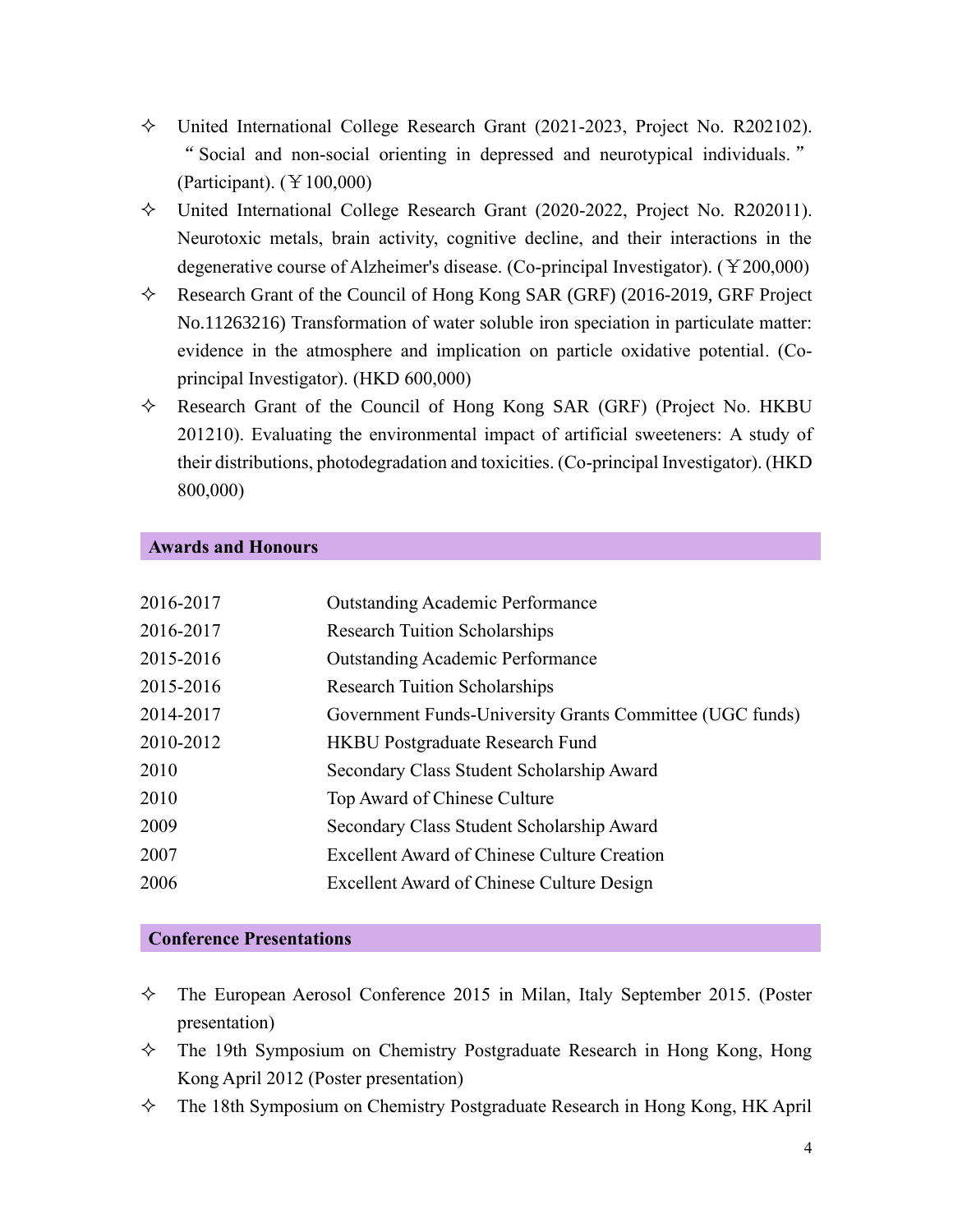2011 (Poster presentation)

## **Publication (Journal articles) (corresponding author\*)**

- J.J. Chen, J.Z. Lu, H. D. Ruan, L.C. Su\*, C-H. Lee, Z. Cai, **S. Y. Jiang\***, (2021). Enhanced Removal of Methyl Orange by Mongolian Montmorillonite after Aluminum Pillaring. (under review)
- J.Z. Lu, J.J. Chen, **S.Y. Jiang**, L.C. Su, C-H. Lee, Z. Cai and H. D. Ruan.,(2021). Feasibility of Fabricating Superhydrophobic Soil Stabilizers Derived from Solid Waste Applied for Road Construction: A Review. (under review)
- Z.H. He, J.J. Chen, J.J. Lu, **S.Y. Jiang\***, Huada Daniel Ruan\*.,(2021). Static Adsorption and Dynamic Adsorption of Ammonia and Phosphorus by Kegging Al13 Modified Montmorillonite (Al13-O-MMt). (preparation)
- Y. T. Chuang, J. J. Chen, J.Z. Lu, L.C. Su, **S.Y. Jiang**, Y. Zhao, C-H. Lee, Z. Cai, Z. Wu, H. D. Ruan. (2021). Study on the adsorption conditions of montmorillonite towards Lead(II) removal in aqueous solution (under review)
- Wang D.J, Su L.C, Ruan H.D. \*, Chen. J.J., Lu J.Z., Lee C.-H. and **Jiang S.Y.N. \***, (2021). Quantitative and qualitative determination of microplastics in oyster, seawater and sediment from the coastal areas in Zhuhai, China. *Marine Pollution Bulletin*. 164 :112000. Impact Factor : 4.05
- Li, Y., Wang, Y., Jin, X., Niu, D., Zhang, L., **Jiang, S.Y.**, Ruan, H.D., Ho, G.W.\* (2020). Sex differences in hemispheric lateralization of attentional networks. *Psychological Research.* Impact Factor : 2.50
- Jiang S.Y.N., Gali. N.K., Ruan. H. D., Ning Z., (2020) Photo-oxidation of particle phase iron species dominates the generation of reactive oxygen species in secondary aerosol. *Science of the Total Environment.* 723 : 137994. Impact Factor : 6.55
- **Jiang S.Y.N.**, Gali. N.K., Yang F.H., Zhang J.K., Ning Z., (2017) Chemical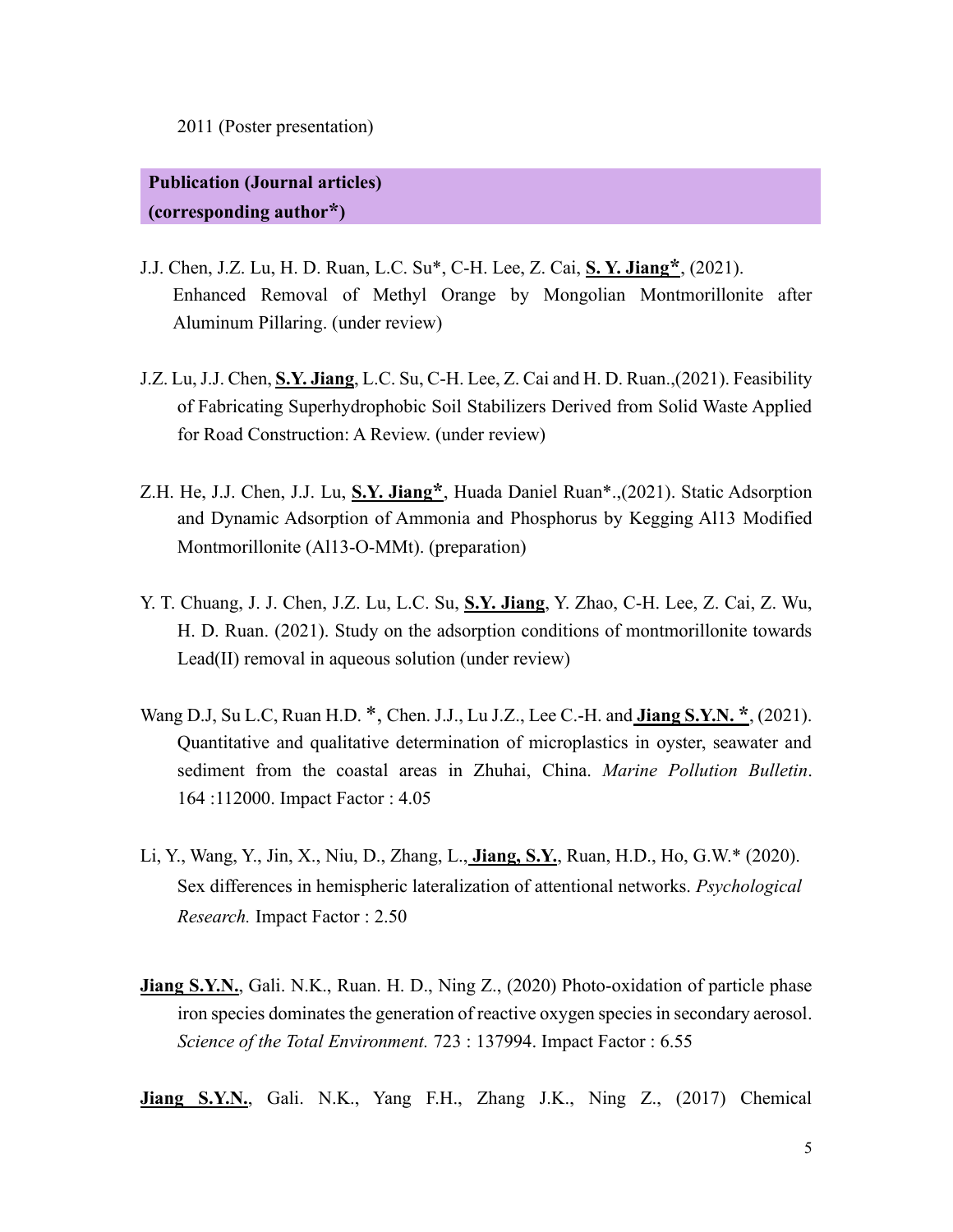characterization of size-segregated PM from different public transport modes and implications of source specific contribution to public exposure. *Environ Sci Pollut Res* 24:20029–20040. Impact Factor : 3.05

- Gali. N.K., **Jiang S.Y.N.**, Yang F.H., Sun L., Ning Z., (2017) Redox characteristics of sizesegregated PM from different public transport microenvironments in Hong Kong. *Air Qual Atmos Health* , 1–12. Impact Factor :2.87
- Chan K.L, **Jiang S.Y.N.**, Ning Z. (2016) Speciation of water soluble iron in size segregated airborne particulate matter using LED based liquid waveguide with a novel dispersive absorption spectroscopic measurement technique. *Analytica Chimica Acta* 914, 100- 109. Impact Factor : 5.97
- **Jiang S.Y.N.**, Kaul D.S., Yang F.H. Sun L. Zhi N. (2015) Source apportionment and water solubility of metals in size segregated particles in urban environments. *Science of the Total Environment* 533, 347–355. Impact Factor : 6.55
- Gali N.K., Yang F.H., **Jiang S.Y.N.** Chan K.L., Sun L., Ho K.F., Ning Z. (2015) Spatial and seasonal heterogeneity of atmospheric particles induced reactive oxygen species in urban areas and the role of water-soluble metals. *Environmental Pollution* 198, 86- 96. Impact Factor : 6.79
- Wubulihairen M., **Jiang, S.Y.N.** Ning Z. (2015) Prototype Development and Laboratory Evaluation of an Aerosol to Hydrosol Sampler. *Aerosol and Air Quality Research*, (15) 776–785. Impact Factor : 2.73
- **Jiang, S.Y.N.,** Yang F.H., Chan K.L., Ning Z. (2014) Water solubility of metals in coarse PM and PM2.5 in typical urban environment in Hong Kong. *Atmospheric Pollution Research* (5) 236-244. Impact Factor : 3.52
- Sang Z.Y.<sup>1</sup>, Jiang Y.N.<sup>1</sup> (Co-first author, two authors contributed equally to this paper) Tsoi Y.K., Leung K.S.Y.\* (2014) Evaluating the environmental impact of artificial sweeteners: A study of their distributions, photodegradation and toxicities. *Water research* 52, 260-274. Impact Factor : 9.13
- **Jiang, S.Y.N.**, Su.L.C., Ruan H.D., Zhang G.F., Lai S.Y., Lee C.H., Yu C.F., Wu Z., Chen